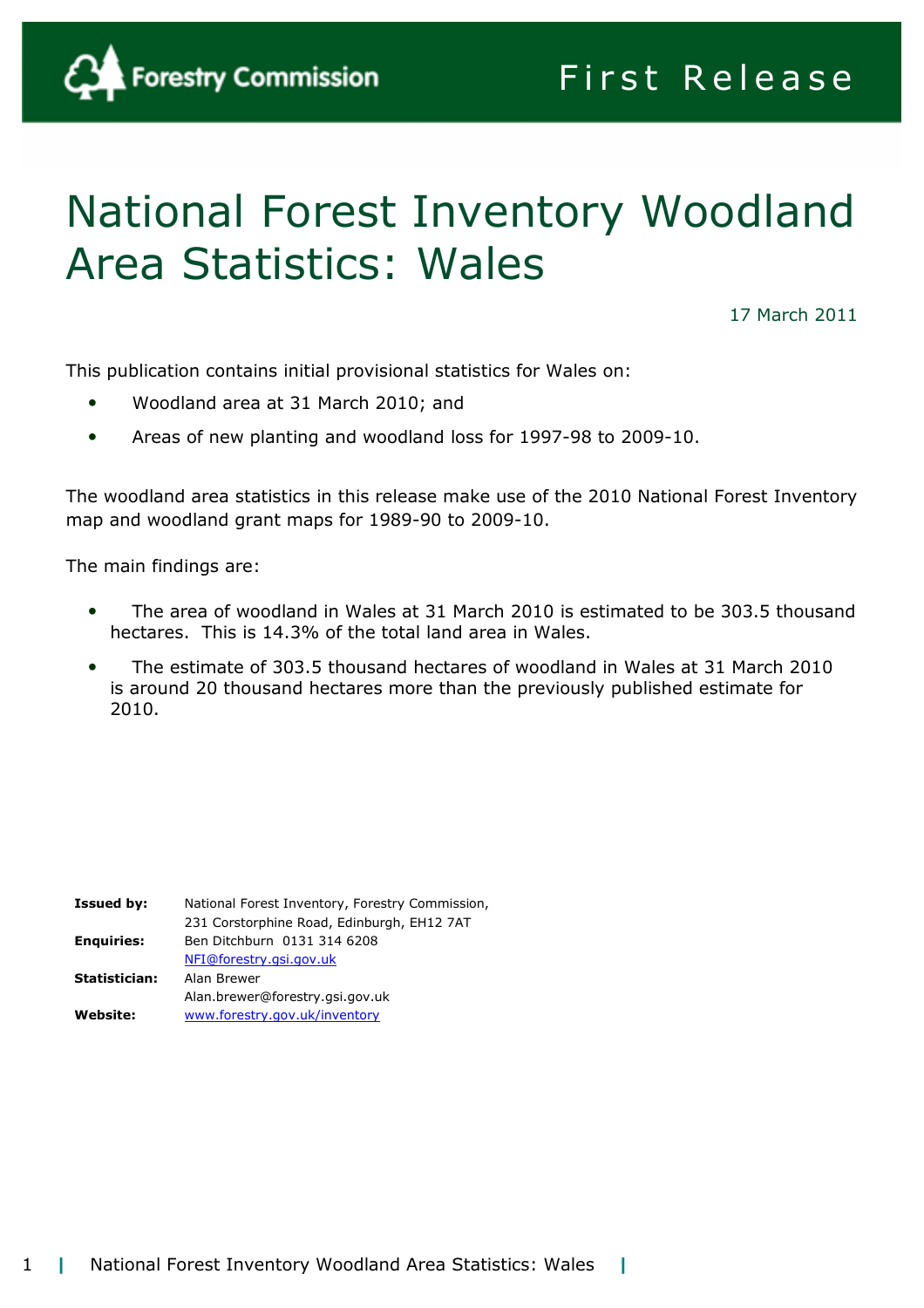# Area of Woodland at March 2010

The total area of woodland in Wales is estimated to be 303.5 thousand hectares. This is 14.3% of the total land area in Wales.

This compares with the Forestry Commission's previous estimate of woodland area in Wales, for the same reference date of March 2010, of 284 thousand hectares (as published in Forestry Statistics 2010). Further information on the differences between these two figures is provided in the Comparison of Woodland Area Figures section.

# New Planting

New planting is the creation of new areas of woodland.

Table 1 shows the area of new woodland reported to have been created in the period between the last National Inventory of Woodlands and Trees (NIWT) and the National Forest Inventory (NFI) (1997-98 to 2009-10). The table also shows the area of new woodland reported for the 8 years preceding NIWT (1989-90 to 1996-97).

#### Table 1: Areas of new planting, 1989-90 to 2009-10

thousand hectares 1989-90 to 1996-97 1997-98 to 2009-10 Total Grant-aided new planting and the state of the state of the state of the state of the state of the state of the state of the state of the state of the state of the state of the state of the state of the state of the state o Non grant aided new planting  $\vert$  0.0  $\vert$  0.0  $\vert$  0.0  $\vert$  0.0 0.0 Forestry Commission new planting  $\begin{array}{|c|c|c|c|c|c|c|c|c|} \hline 0.2 & 0.0 & 0.2 \ \hline \end{array}$ Total reported new planting 4.1 5.3 9.3 Less new planting areas of less than 0.5 hectares 0.6 Total reported new planting (0.5 hectares or more) 8.7

Source: Forestry Commission, grant schemes. Notes:

1. Of the 8.7 thousand hectares of woodlands of 0.5 hectares or more that were reported as planted in Wales between 1989-90 and 2009-10, 4.6 thousand hectares are visible (based on 2006 aerial photography).

2. The difference between reported planting and observed planting may be due to young trees not being visible in aerial photography of the mapped areas of reported planting and also possibly to areas of planting that have failed. The non visible area is treated as 'assumed woodland' in the NFI map and figures.

3. Non-FC planting that is not grant aided will only be included in the NFI map once it is visible in the photography, as there is no spatial record. This may lead to under-representation of non grant-aided new woods younger than 10 years old.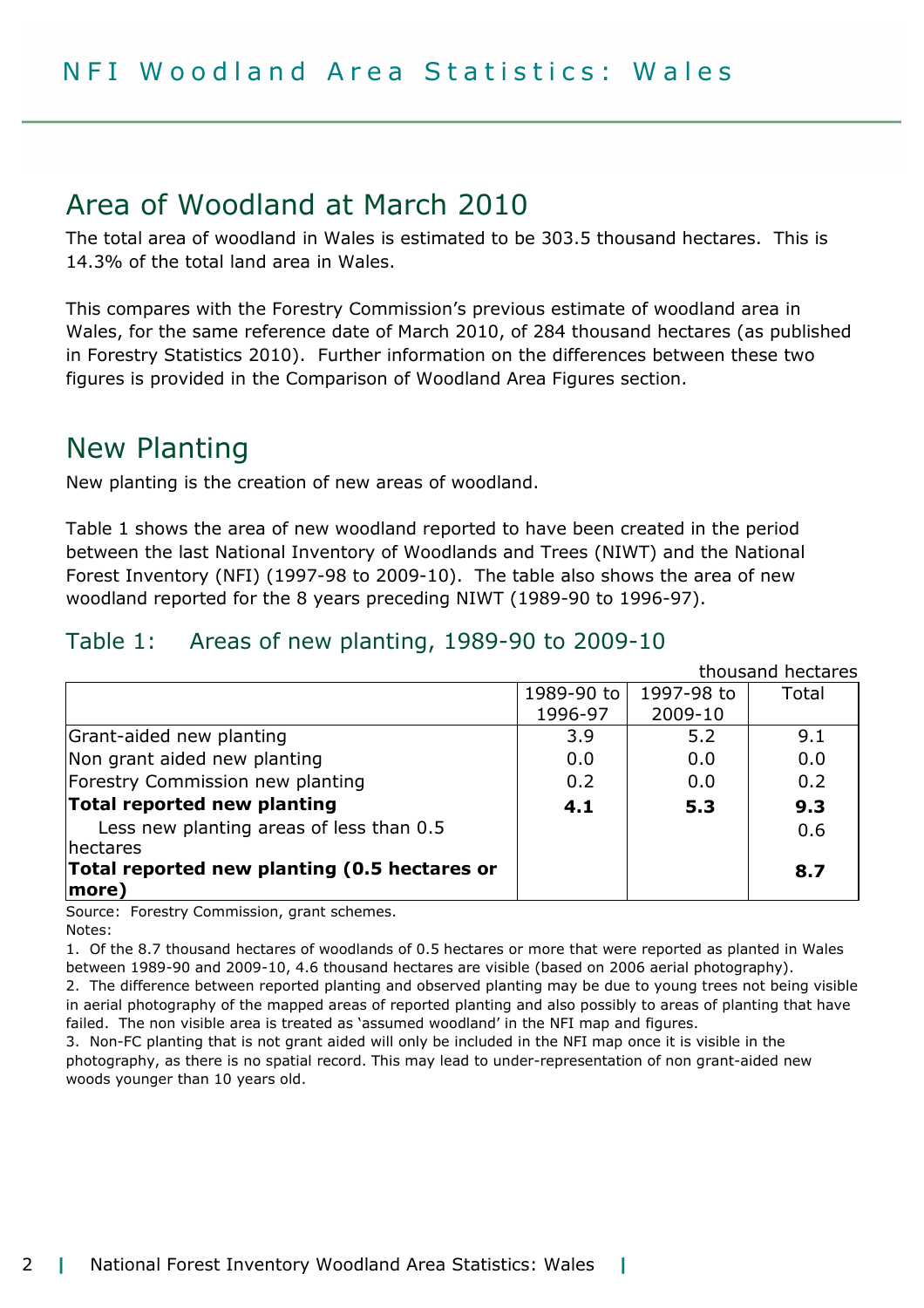# Woodland Loss

Woodland loss is defined here as an identifiable permanent removal of woodland cover to change the land use. Changes that leave the area as an open non-woodland habitat are not included until the permanent loss of minimum tree cover is established, which can take up to 10 years.

At present, estimates of woodland loss are based on examination of areas of difference greater than 5 hectares between the NIWT map and the NFI map, and are liable to be revised upward when smaller areas of difference are examined. Areas where the process of habitat restoration (conversion of woodland to non-woodland semi-natural habitat) has begun but is not yet complete are not included in these woodland loss statistics, because it is not yet certain that the conversion from woodland will be achieved. For further information on woodland loss see the section on background and definitions.

The total area of woodland loss identified to date in Wales from 1997-98 to 2009-10 is 133 hectares (table 2).

|                          | hectares                |  |
|--------------------------|-------------------------|--|
| Land use change          | <b>Total identified</b> |  |
|                          | woodland loss           |  |
| Quarry                   | 52                      |  |
| Golf course              | 33                      |  |
| Residential buildings    | 25                      |  |
| Urbanisation             | 13                      |  |
| Wind farm                | 6                       |  |
| Agriculture              | 5                       |  |
| Other                    |                         |  |
| <b>All Woodland loss</b> |                         |  |

# Table 2: Area of woodland loss, 1997-98 to 2009-10

Source: National Forest Inventory map, National Inventory of Woodland and Trees map. Note:

1. Woodland loss figures are derived from areas that have been identified as a permanent land use change, such as conversion to buildings, urban etc.

2. Areas declared as woodland loss have been verified by direct comparison between current aerial

photography and 1990's aerial photography, at present limited to differences of more than 5 hectares.

3. For woodland loss to be declared, tree cover must be reduced to less than 20% (or the potential to achieve 20%) of the area assessed.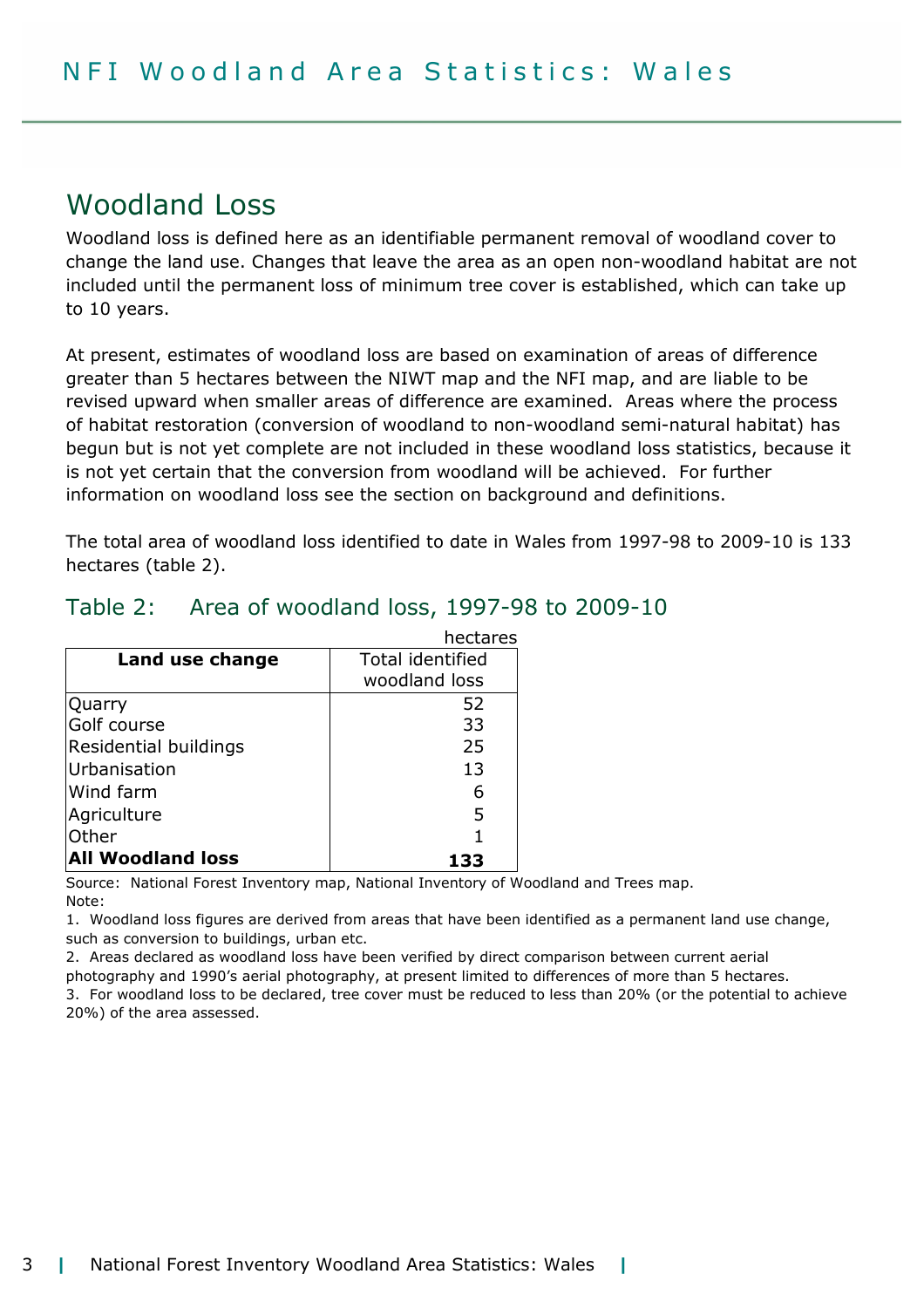# Comparison of Woodland Area Figures

The area of woodland at 31 March 2010 is estimated to be 303.5 thousand hectares according to the National Forest Inventory (NFI). This represents 14.3% of the total land area in Wales.

The NFI provisional figures are derived from a 2006 base map, together with information on areas of new planting from grant schemes, and some later photography. Additionally 2007 and 2009 remote sensing was used for quality assurance purposes to check the overall woodland area. The NFI woodland area refers to woodland of over 0.5 hectares in extent.

Table 3 shows how the NFI area estimate for 2010 was derived, using information from other sources to augment the initial map, which was solely based on an assessment of the 2006 aerial photography.

# Table 3: NFI area 2010

| thousands of hectares                                            |               |
|------------------------------------------------------------------|---------------|
|                                                                  | Woodland area |
| NFI area as initially mapped, using 2006 aerial photography      | 297.9         |
| Plus assumed new woodland planted from 1989-90 to 1996-97        | $+0.6$        |
| Plus assumed new woodland planted from 1997-98 to 2009-10        | $+3.9$        |
| Plus verified errors in NFI map from comparison with NIWT over 5 | $+1.1$        |
| hectares                                                         |               |
| NFI area in 2010 as now estimated                                | 303.5         |

Source: National Forest Inventory map, grant schemes, National Inventory of Woodland and Trees map.

# Comparison between NIWT 1997 and NFI 2010 estimates of woodland area

The National Inventory of Woodland and Trees (NIWT) for 1997 estimated a total woodland area of 286.8 thousand hectares. To help understand the difference from the National Forestry Inventory area in 2010, the Inventory team has undertaken a study to compare the NFI map with the NIWT map to identify the principal causes of the difference. A direct comparison of where NIWT and NFI found woodland has been made. This located areas that NIWT identified as woodland but NFI did not (27 thousand hectares referred to as "NFI unmapped") and areas that NFI identified as woodland that NIWT did not (21 thousand hectares referred to as "NIWT unmapped"). Detailed analysis of areas of difference of 5 hectares or more for each of these classes was undertaken to investigate the causes of these differences. Further information can be found in the Background and Definitions section.

This work has concluded that most of the differences are a result of the limitations in previous technology that led to NIWT under-reporting woodland area.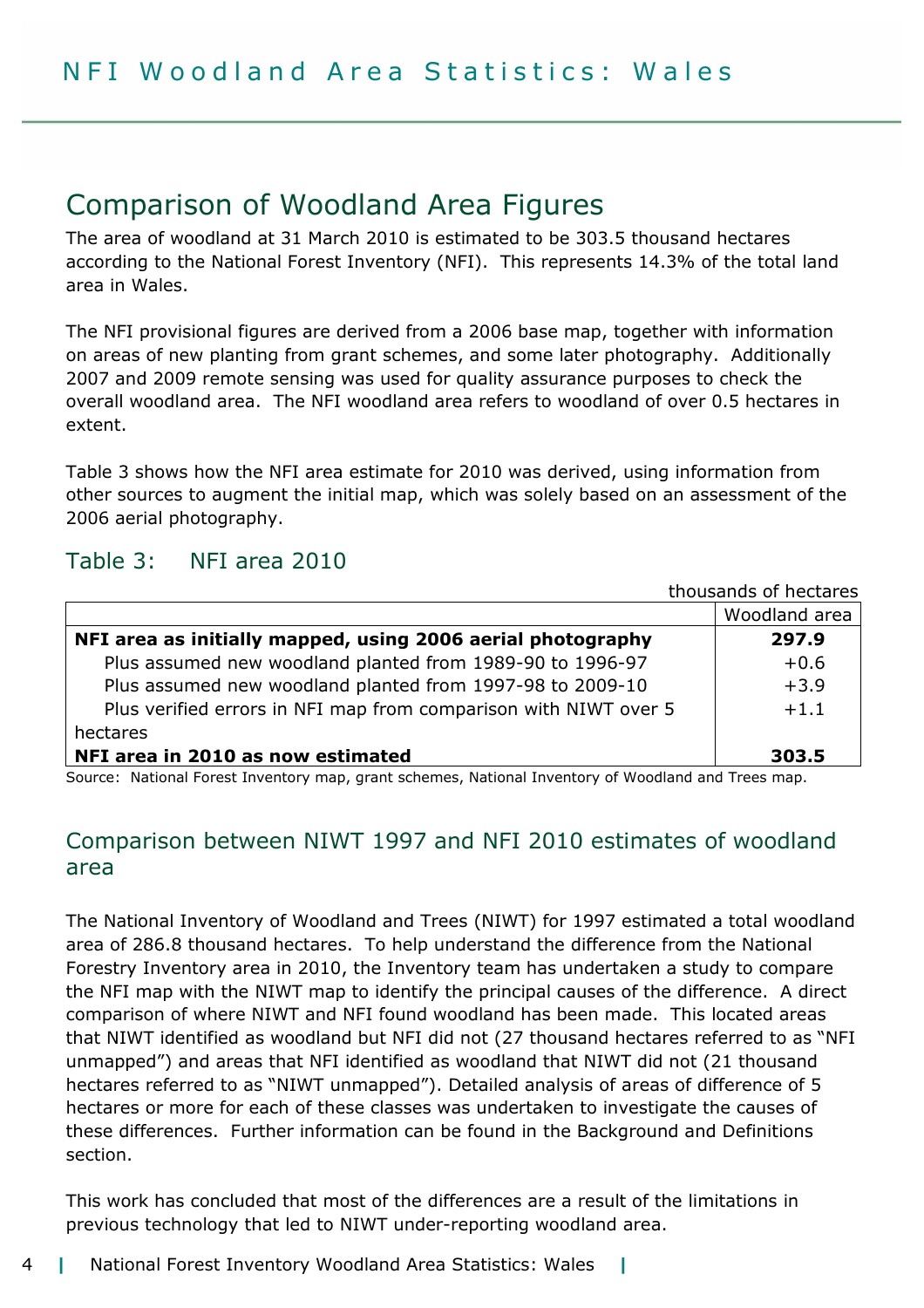The analysis undertaken to date generated a number of revisions that could be applied to NIWT data to give revised area estimates under NFI definitions, processes and technologies. Adjustments for methodology changes and corrections give a revised estimate of 284.0 thousand hectares for 1997 (table 4).

After accounting for confirmed woodland gain and loss between 1997 and 2010 (shown in Tables 1 and 2), there is a remaining discrepancy of 14.8 thousand hectares to reconcile. This is the difference between the 1997 estimate from NIWT (updated to 2010) and the 2010 estimate from NFI. Analysis to date of the differences between NIWT and NFI areas have revealed that this discrepancy comprises:

- A large proportion of a 7.6 thousand hectares difference in NFI and NIWT estimates of the area of small woods between 0.5 and 2.0 hectares.
- Other differences contained in the "NIWT unmapped" and "NFI unmapped" that have yet to be examined. Based on partial analysis of these areas to date, it is likely that the remainder will be mainly composed of woodlands missed by NIWT in 1997.

|                                                                   | thousand hectares |
|-------------------------------------------------------------------|-------------------|
|                                                                   | Woodland          |
|                                                                   | area              |
| NIWT: Woodland area, 1997 (as reported)                           | 286.8             |
| Less small woods (0.1 to 0.5 hectares)                            | $-3.0$            |
| Less small open spaces (0.5 to 1.0 hectares)                      | $-0.7$            |
| Less other identified differences in methodology                  | $-0.6$            |
| Adjusted total due to methodology differences                     | 282.5             |
| Less non woodland incorrectly classed as woodland in NIWT         | $-1.7$            |
| Plus woodland identified by NFI, but not included in NIWT         | 3.2               |
| NIWT: Woodland area, 1997 (under NFI definitions and corrections) | 284.0             |

#### Table 4: NIWT-based woodland area as at 1997

Source: National Inventory of Woodland and Trees, National Forest Inventory map.

### Comparison between 2010 estimates

The above comparison of woodland areas identified by NIWT and NFI accounts for some of the difference of 19.5 thousand hectares between the previous Forestry Commission estimate of woodland area at March 2010 of 284 thousand hectares and that of the current estimate of 303.5 thousand hectares, based on the NFI map.

The previously published estimate of woodland area at 2010 was based on annual updating of areas from the NIWT map (for non-FC woodland) and data from administrative sources (the Forestry Commission sub-compartment database, for FC woodland). The difference in the Forestry Commission woodland area estimates for 2010 between the NIWT-based and FC administrative data sources is 7.9 thousand hectares. This will also account for some of the discrepancy between the overall woodland area estimates for 2010.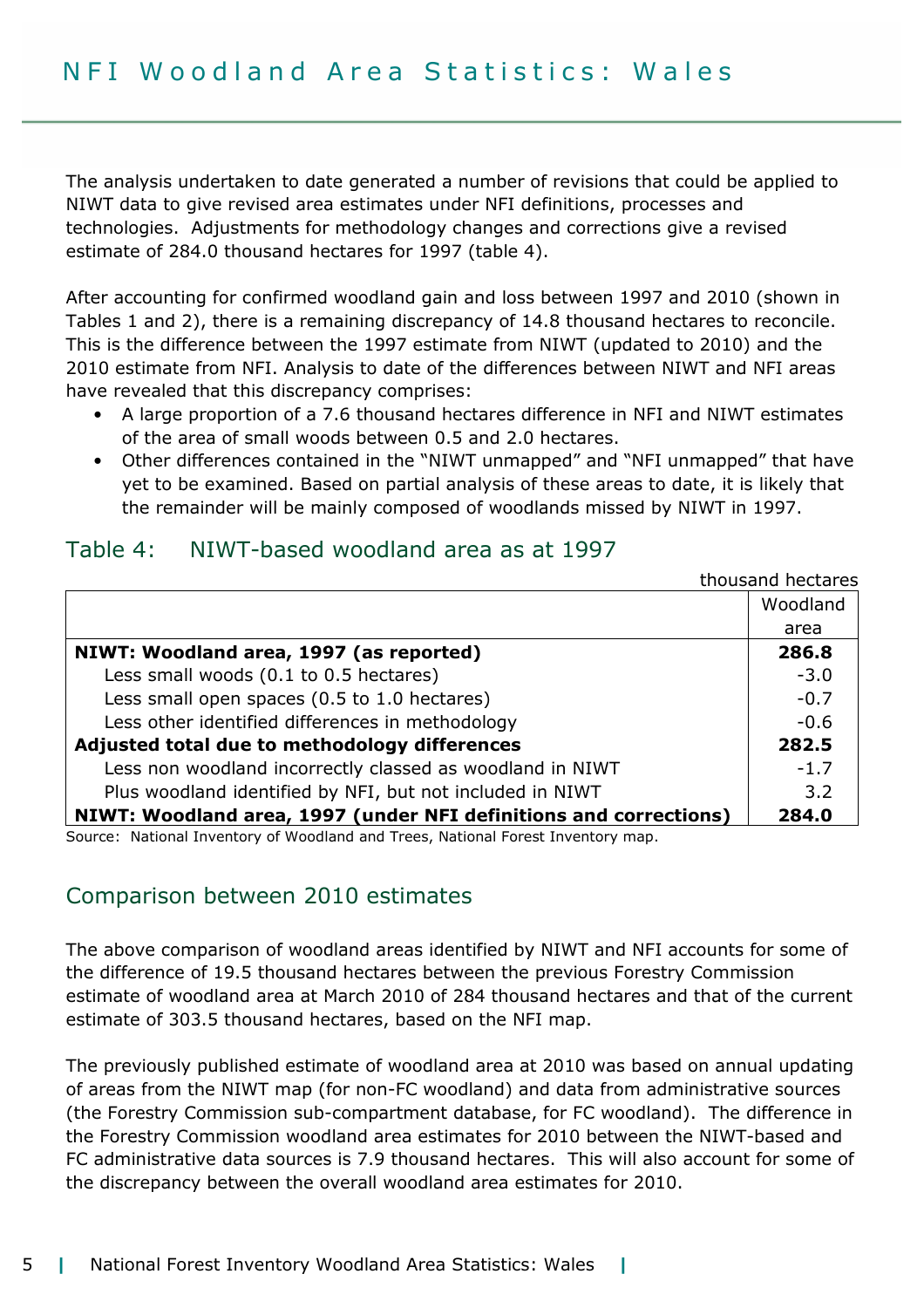Further work on the examination of areas of difference between NIWT and NFI will bring further clarity to these comparisons, and will result in future adjustments to both NIWT and NFI confirmed woodland areas.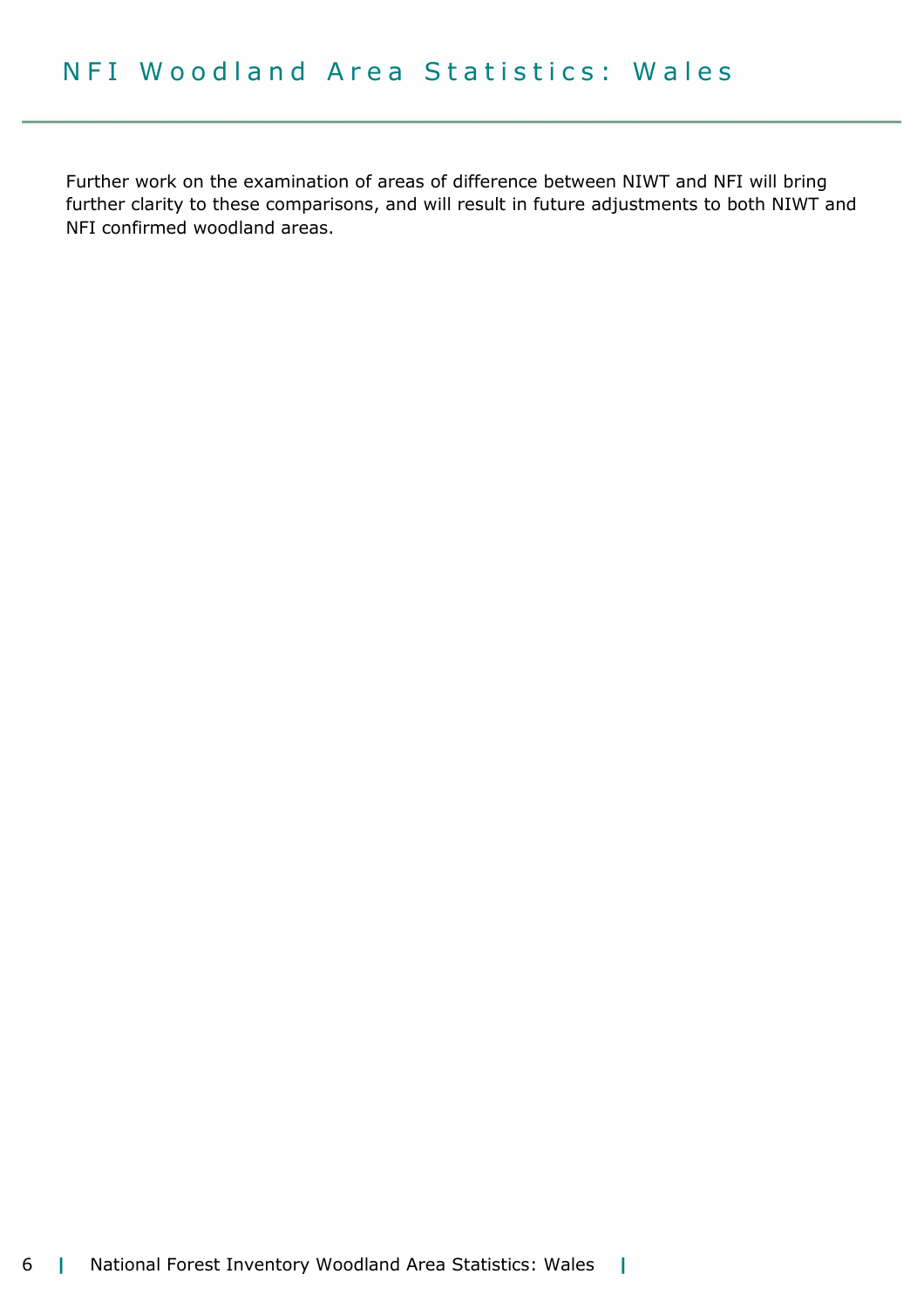# Background and Definitions

### Area of woodland:

For the National Forest Inventory, woodland is defined as areas with a canopy cover of 20% or more (or the potential to achieve this), with a minimum area of 0.5 hectares and width of 20 metres.

For the National Inventory of Woodland and Trees, woodland is defined as areas with a canopy cover of 20% or more (or the potential to achieve this) and over 50 metres in width. The NIWT woodland map aimed to include all areas satisfying this definition and with a minimum area of 2.0 hectares or over. Woodland area from 0.1 hectares to 2.0 hectares was derived from the Survey of Small Woods and Trees.

The National Forest Inventory woodland area statistics include areas of less than 0.5 hectares of open space within woodlands as part of the total woodland area, being considered as an integral part of the woodland ecosystem. Areas greater than 0.5 hectares of open space are excluded from the figures.

For the National Inventory of Woodland and Trees, woodland area statistics include areas of open space within woodlands of less than 1.0 hectares as part of the total woodland area. Areas greater than 1.0 hectares of open space are excluded from the figures.

Orchards and nurseries are not included in woodland area estimates.

Further information on the methodology used in the National Forest Inventory and in the National Inventory of Woodland and Trees is available at www.forestry.gov.uk/inventory.

In the previously published estimates of woodland area at March 2010 (Forestry Statistics 2010), the area of Forestry Commission woodland was derived from the FC's administrative systems, rather than NIWT data. They were based on land use codes in the Forestry Commission's sub-compartment database, identifying either whole mapped woodland subcompartments or the percentage of each sub-compartment that is recorded as woodland. This resulted in the exclusion of all minor open space within woodlands and the immediate exclusion of areas cleared to create open space (e.g. natural habitat restoration and wind farm areas).

The NFI sample square fieldwork programme will measure and report upon any changes in basal area, woodland stocking, species composition etc. that arise through habitat restoration work. This will give more information on change in woodland composition over time.

NFI woodland figures for Wales are based on data obtained from the 2010 National Forest Inventory map and takes account of new planting. At present no adjustments have been made for land that has been grant aided to establish woodland, but which may have failed to achieve woodland cover.

7 | National Forest Inventory Woodland Area Statistics: Wales |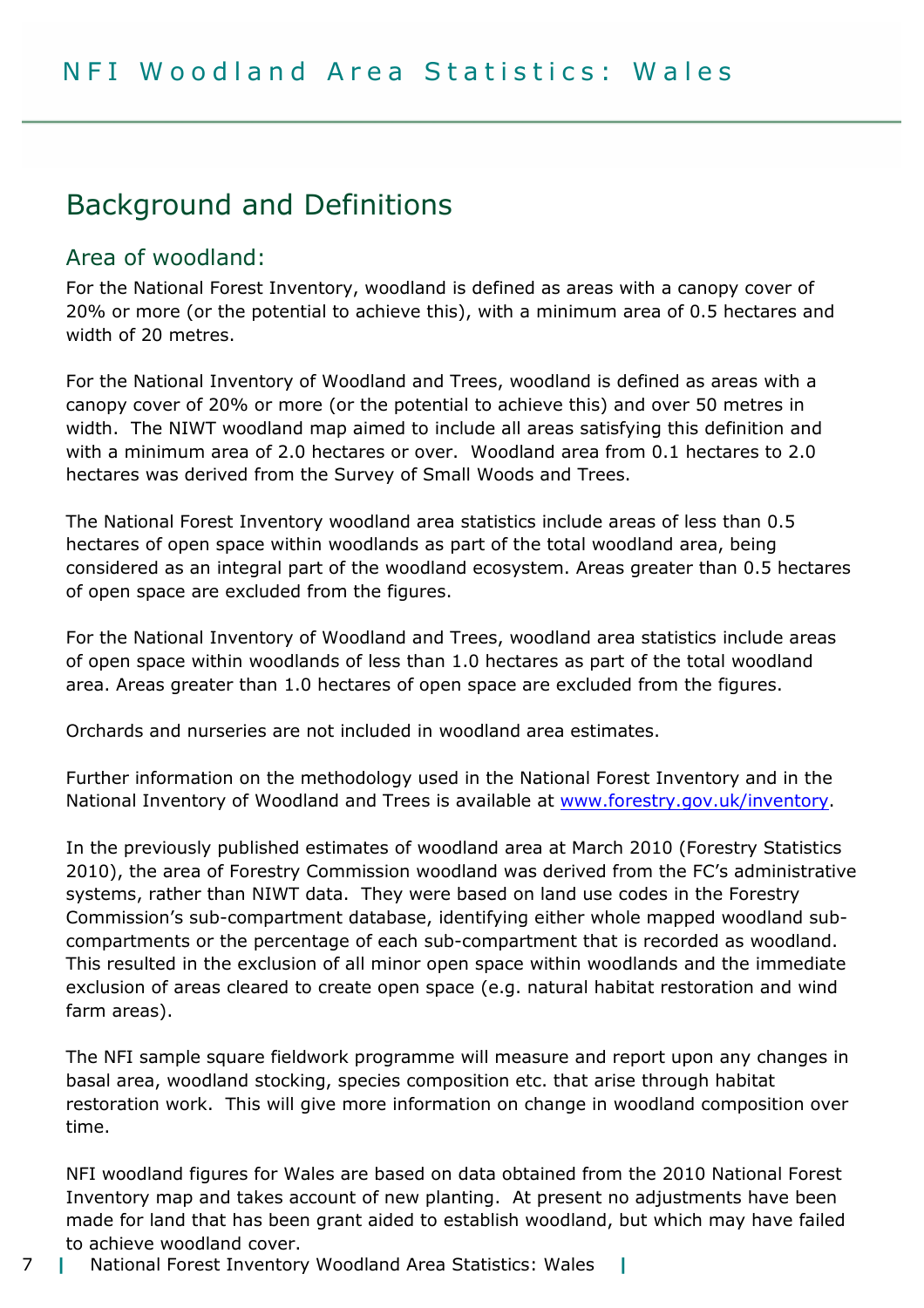#### New planting:

New planting is the creation of new areas of woodland. New planting can occur as a result of planting/ seeding or natural colonisation/ regeneration. The figures here are for all types of woodland.

Information about Forestry Commission new planting comes from administrative systems. Non-Forestry Commission information comes principally from grant schemes: the Woodland Grant Scheme (WGS) and Better Woodlands for Wales (BWW). For natural colonisation/ regeneration, the areas are generally those for which the second instalment of grant has been paid during the year – the second instalment is approved when woodland reaches a certain stage and density of growth, so this information corresponds approximately to the amount of new woodland created.

The National Forest Inventory aerial photography interpretation has picked up a proportion of the new woodland creation, but this initially under-records the amount of woodland created between 1997-98 and 2009-10, as the technology often fails to detect stands of trees younger than 5 to 10 years. Once trees are 10 to 15 years old they are normally large enough to be identified by remote sensing methods and will be included in the overall woodland area figures. Because of this factor, NFI, NIWT and annual estimates of woodland area have assumed that grant aided new planting achieved canopy cover. NFI now has a category of 'assumed woodland' to cover such new woods. These woods will be monitored using remote sensing to confirm if they have achieved a canopy cover by their 10th year. If they have not, they will be removed from the woodland area.

#### Woodland loss:

If an area of woodland is clear felled, it is presumed that tree cover will be replaced. A period of 10 years is allowed for trees to be re-established before such an area is mapped as non woodland, unless an obvious and permanent land use change is detected. Areas of clearfell that have occurred over the last 10 years that show no definitive photographic evidence of land use change to non-woodland are included in the NFI woodland area and classified as transition woodlands. This is to allow for the usual period of time it takes for woodland to re-establish and for the difficulties associated with detecting young trees from aerial photography and satellite imagery. Where woodland is clear felled and converted to non-woodland land uses that are immediately identifiable by remote imagery, such as quarries or golf courses, these areas will be reported as woodland loss.

The principal exception to the presumption of tree cover being replaced after felling is that of habitat restoration, where owners remove tree cover to establish non woodland habitats and land uses. The NFI rule is that until such new non forest land uses are well established, they are not declared as woodland loss. The same principle is used as when assessing the failure of new woodland establishment; a ten year period is allowed before a land use change is assessed and declared. This procedure provides greater assurance that only areas of definite and permanent change are included in woodland loss statistics.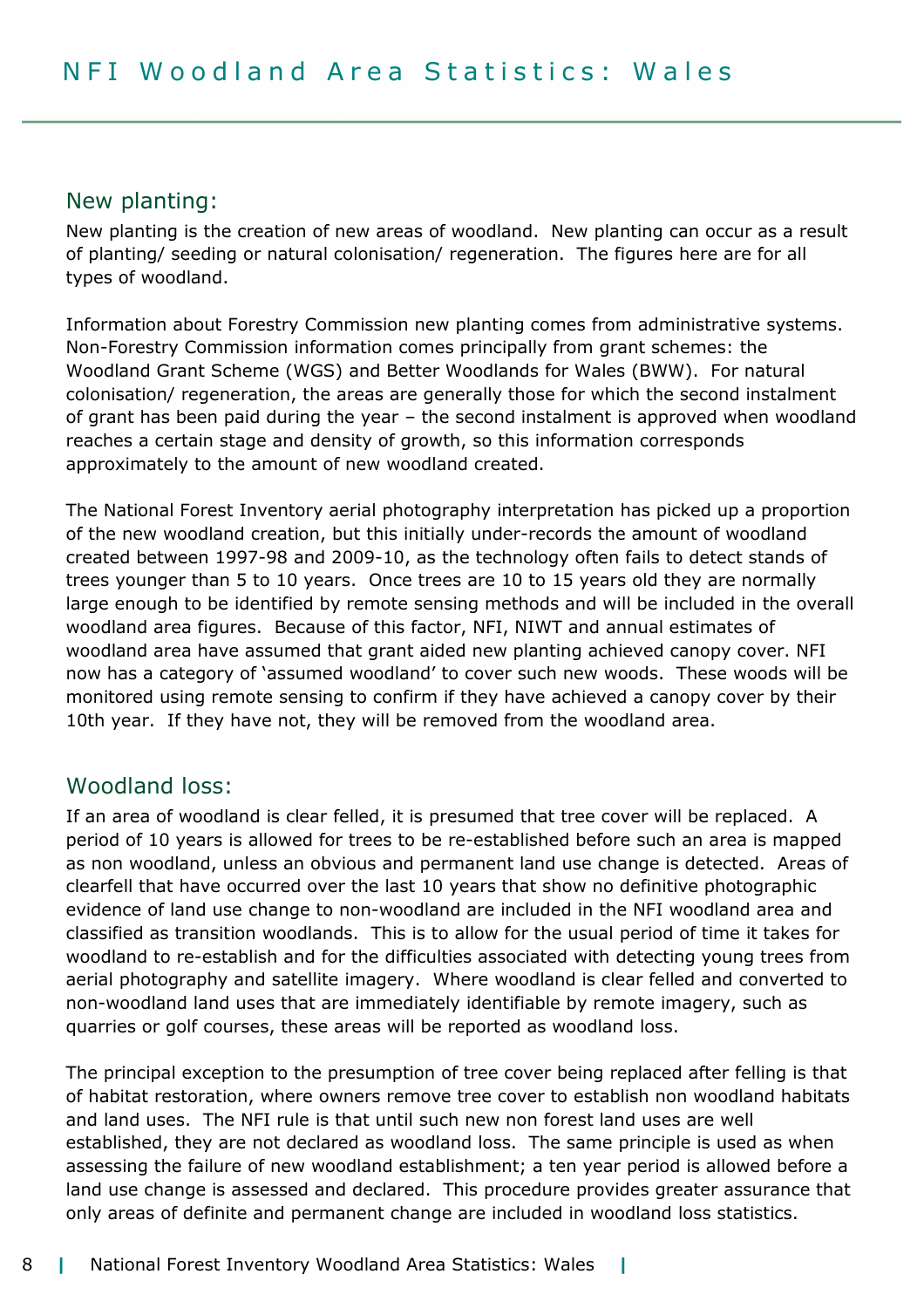Forestry Commission Wales have undertaken action between 1997-98 and 2009-10 intended to restore around 3 thousand hectares of such habitat.

### Comparison of NIWT map and NFI map:

The National Forestry Inventory team is undertaking a study, comparing the NFI map with the NIWT map to identify the principal causes of the difference between the two maps. A direct comparison of where NIWT found woodland and where NFI found woodland has been made. This located areas that NIWT identified as woodland whereas NFI did not (27 thousand hectares referred to as "NFI unmapped") and areas that NFI identified as woodland that NIWT did not (21 thousand hectares referred to as "NIWT unmapped"). Detailed analysis of each of these classes is being undertaken by examination of historic aerial photography, verifying which of the maps is correct, or if differences are real changes over time.

Of the 27 thousand hectares of "NFI unmapped" areas, all areas of over 5 hectares have been assessed, totalling 4 thousand hectares. The remaining 23 thousand hectares of "NFI unmapped" areas (differences of 2 to 5 hectares) have not yet been analysed. From the 4 thousand hectares that have been studied, around 1.1 thousand hectares are assessed as valid woodland (mostly comprised of new planting schemes) and have been added to the total NFI area, and 133 hectares have been identified as woodland loss. Most of the remaining 3 thousand hectares were identified as areas where NIWT was incorrect and woodland had never existed.

Of the 21 thousand hectares of "NIWT unmapped" areas, 65% of areas of over 5 hectares have been assessed, totalling 5.7 thousand hectares. The remaining 15.3 thousand hectares of "NIWT unmapped" areas have not yet been analysed. From the 5.7 thousand hectares that have been studied, around 3.2 thousand hectares are assessed as existing woodland that should have been included in NIWT. This estimate will be refined further in 2011/12.

### Further information:

Previous statistics on woodland area and planting are available at www.forestry.gov.uk/statistics, including Forestry Statistics 2010 (September 2010) and Forestry Facts & Figures 2010 (September 2010). Forestry Statistics 2010 also contains additional information about the sources and methodology used.

For further information on the NFI, including contact details, please visit www.forestry.gov.uk/inventory. Copies of this report together with accompanying A4 map and underlying GIS data are available from the above URL under the 'Data and Inventory outputs' link.

Please note that the figures are currently provisional. We are aware of very minor differences between the figures in this release and the total area in the underlying GIS data.